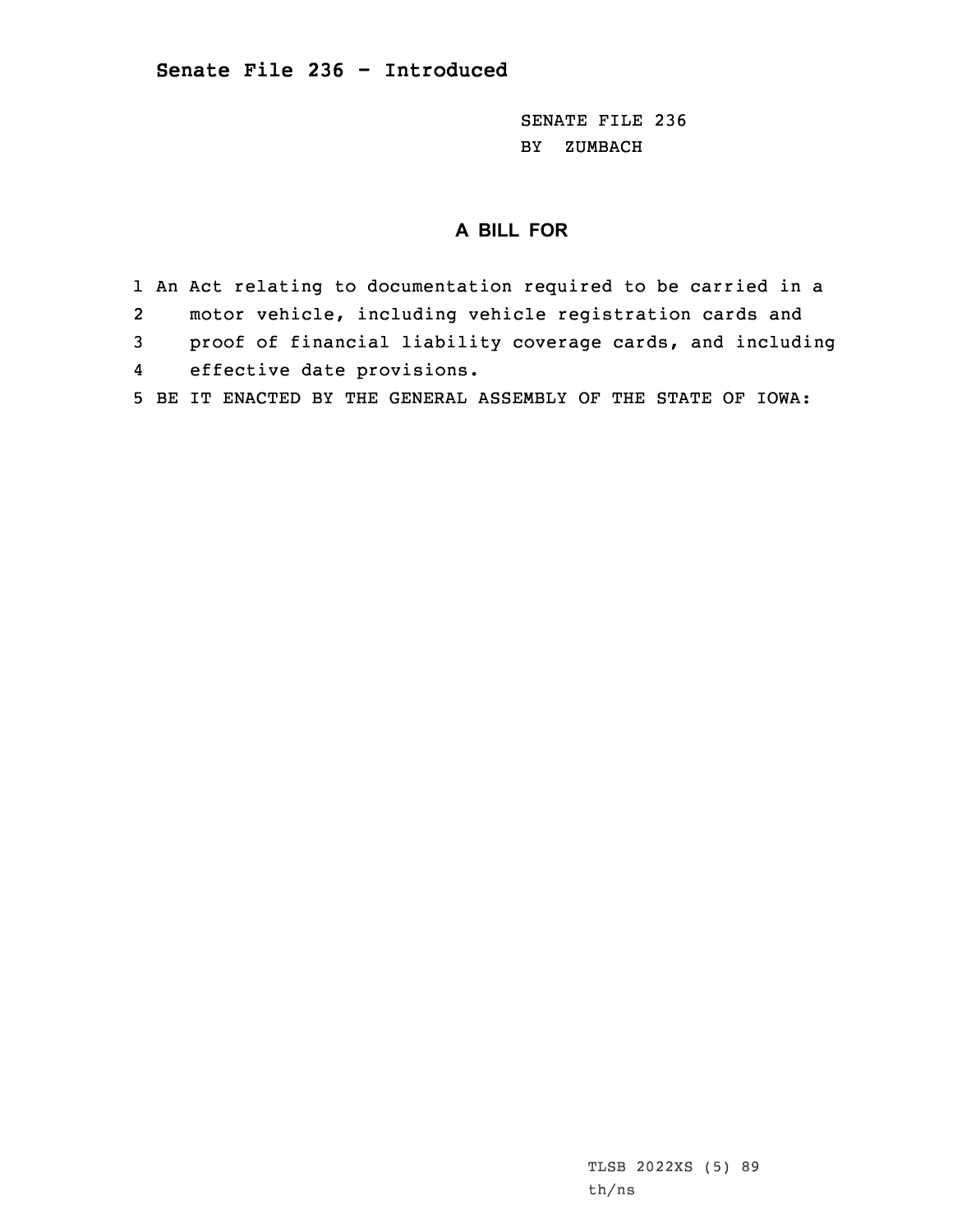1 Section 1. Section 321.20B, subsection 4, paragraph a, 2 subparagraph (3), unnumbered paragraph 1, Code 2021, is amended 3 to read as follows:

4 Issue <sup>a</sup> citation, and after the allotted time period under <sup>5</sup> subsection 5A expires, remove the motor vehicle's license 6 plates and registration receipt.

7 Sec. 2. Section 321.20B, subsection 4, paragraph a, 8 subparagraph (4), subparagraph division (a), Code 2021, is 9 amended to read as follows:

 (a) Issue <sup>a</sup> citation, and after the allotted time period under subsection 5A expires, remove the motor vehicle's license plates and registration receipt, and impound the motor vehicle. The peace officer shall deliver the plates for destruction, as appropriate, and forward the registration receipt and evidence of the violation, as determined by the department, to the county treasurer of the county in which the motor vehicle is registered.

18 Sec. 3. Section 321.20B, Code 2021, is amended by adding the 19 following new subsection:

 NEW SUBSECTION. 5A. A citation issued under subsection 4 or 5 for failure to provide proof of financial liability coverage shall first provide for <sup>a</sup> seventy-two-hour period within which the person charged with the violation may provide proof of financial liability coverage in effect at the time the person was stopped and issued the citation. If the person provides proof of financial liability coverage within the allotted time period, the citation shall be expunged. If the person fails to provide the proof within the allotted time period, the citation shall be processed in the same manner as other citations.

30 Sec. 4. Section 321.32, Code 2021, is amended by adding the 31 following new subsection:

 NEW SUBSECTION. 3. This section shall not apply when the vehicle's current annual validation sticker issued under section 321.34, subsection 2, is properly displayed on the vehicle's registration plate pursuant to that subsection.

-1-

LSB 2022XS (5) 89  $th/ns$   $1/3$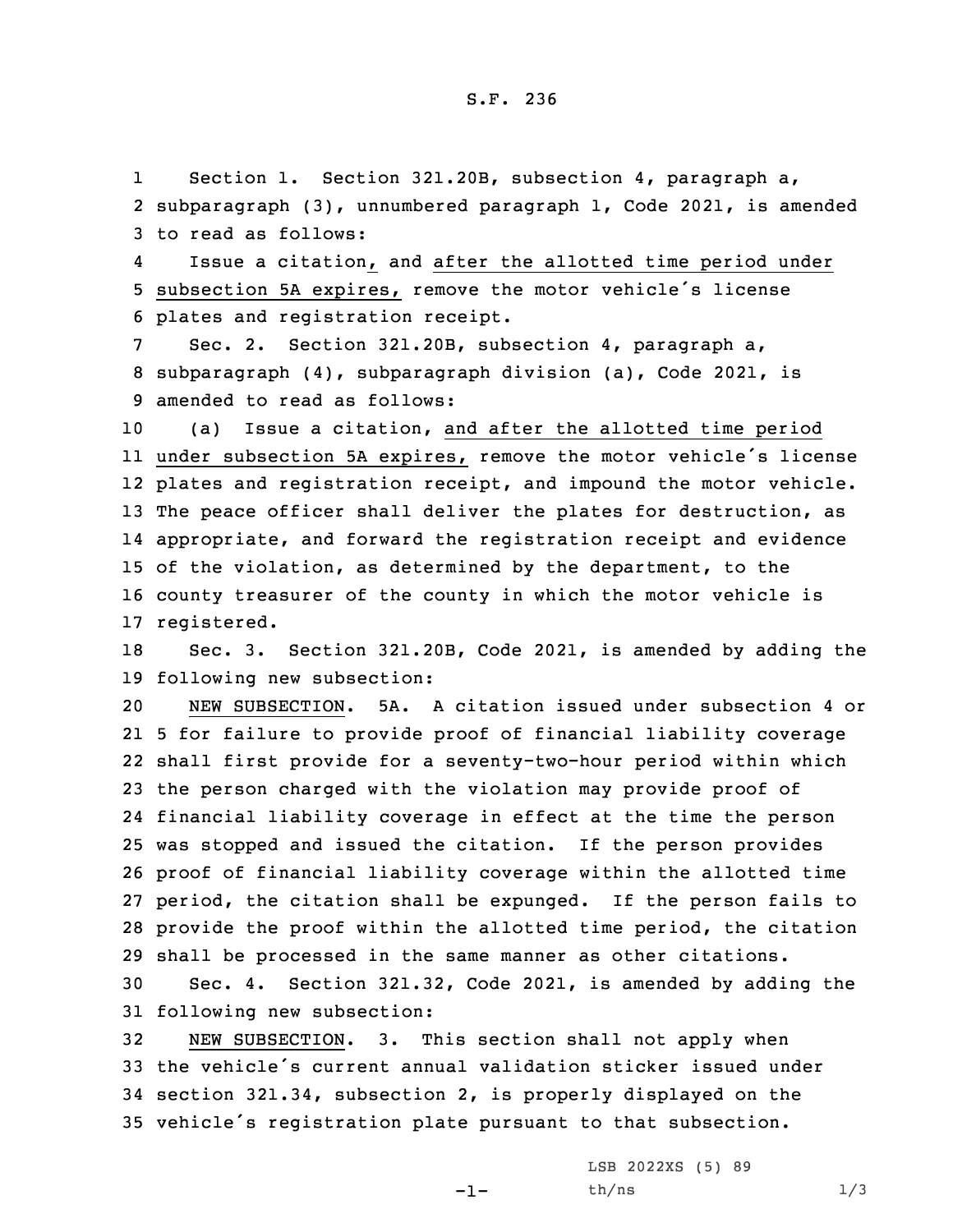## S.F. 236

1 Sec. 5. EFFECTIVE DATE. This Act, being deemed of immediate 2 importance, takes effect upon enactment.

## 3 EXPLANATION

 **The inclusion of this explanation does not constitute agreement with** <sup>5</sup> **the explanation's substance by the members of the general assembly.**

4

 Under current law, persons are prohibited from driving <sup>a</sup> motor vehicle on <sup>a</sup> highway unless financial liability coverage is in effect for the motor vehicle and unless the driver has in the motor vehicle the proof of financial liability coverage card issued for the motor vehicle, or if the motor vehicle is registered in another state, other evidence that financial liability coverage is in effect for the motor vehicle. <sup>A</sup> proof of financial liability coverage card may be produced in paper or electronic format, including on <sup>a</sup> cellular telephone. <sup>A</sup> person cited for failing to provide proof of financial liability coverage who produces to the clerk of court, prior to the date of the person's court appearance, proof that the coverage was in effect for the motor vehicle at the time the person was stopped and cited, or if the driver is not the owner of the motor vehicle, proof that coverage was in effect for the driver with respect to the motor vehicle being driven at the time the driver was stopped and cited in the same manner as if the motor vehicle were owned by the driver, is given <sup>a</sup> receipt indicating that proof was provided, and the citation issued is dismissed by the court. Upon dismissal, the court or clerk of court assesses the costs of the action against the defendant named on the citation.

 <sup>A</sup> person convicted for violating the financial liability coverage requirements in connection with <sup>a</sup> motor vehicle accident is guilty of <sup>a</sup> simple misdemeanor punishable by <sup>a</sup> scheduled fine of \$645. <sup>A</sup> person otherwise convicted for violating the financial liability coverage requirements is guilty of <sup>a</sup> simple misdemeanor punishable by <sup>a</sup> scheduled fine 34 of \$325.

35 However, this bill provides that <sup>a</sup> citation issued for

 $-2-$ 

LSB 2022XS (5) 89  $th/ns$  2/3